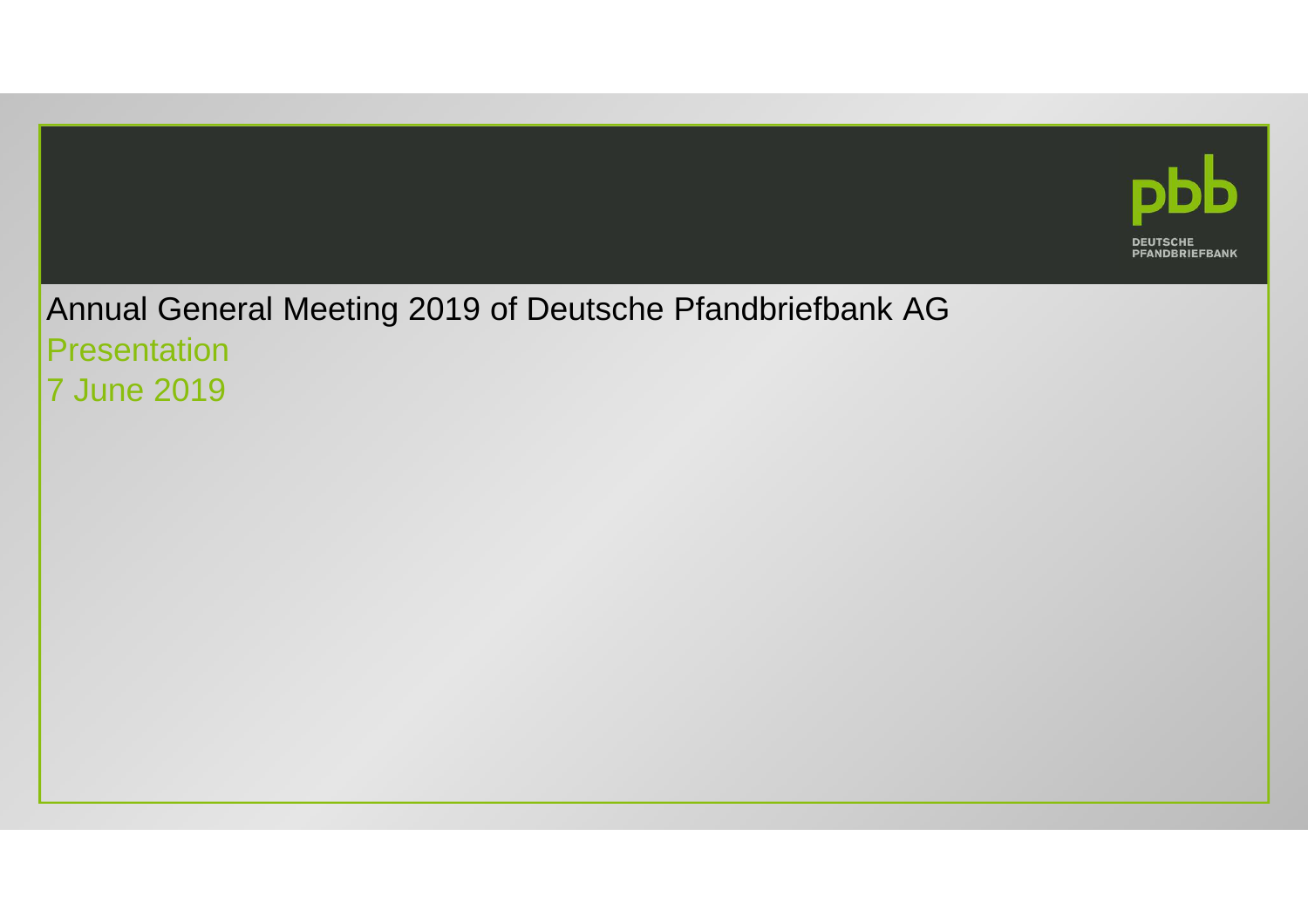pbb successfully closes 2018 financial year –investments in the future of the bank

- $\alpha$ Successful fiscal year 2018 - pbb pays **attractive dividend** to shareholders
- $\blacksquare$ Potential for instability on the real estate markets - pbb will focus even more strongly on **quality** in 2019
- $\blacksquare$ **Innovation and invest - pbb expands US business and drives digitalisation forward**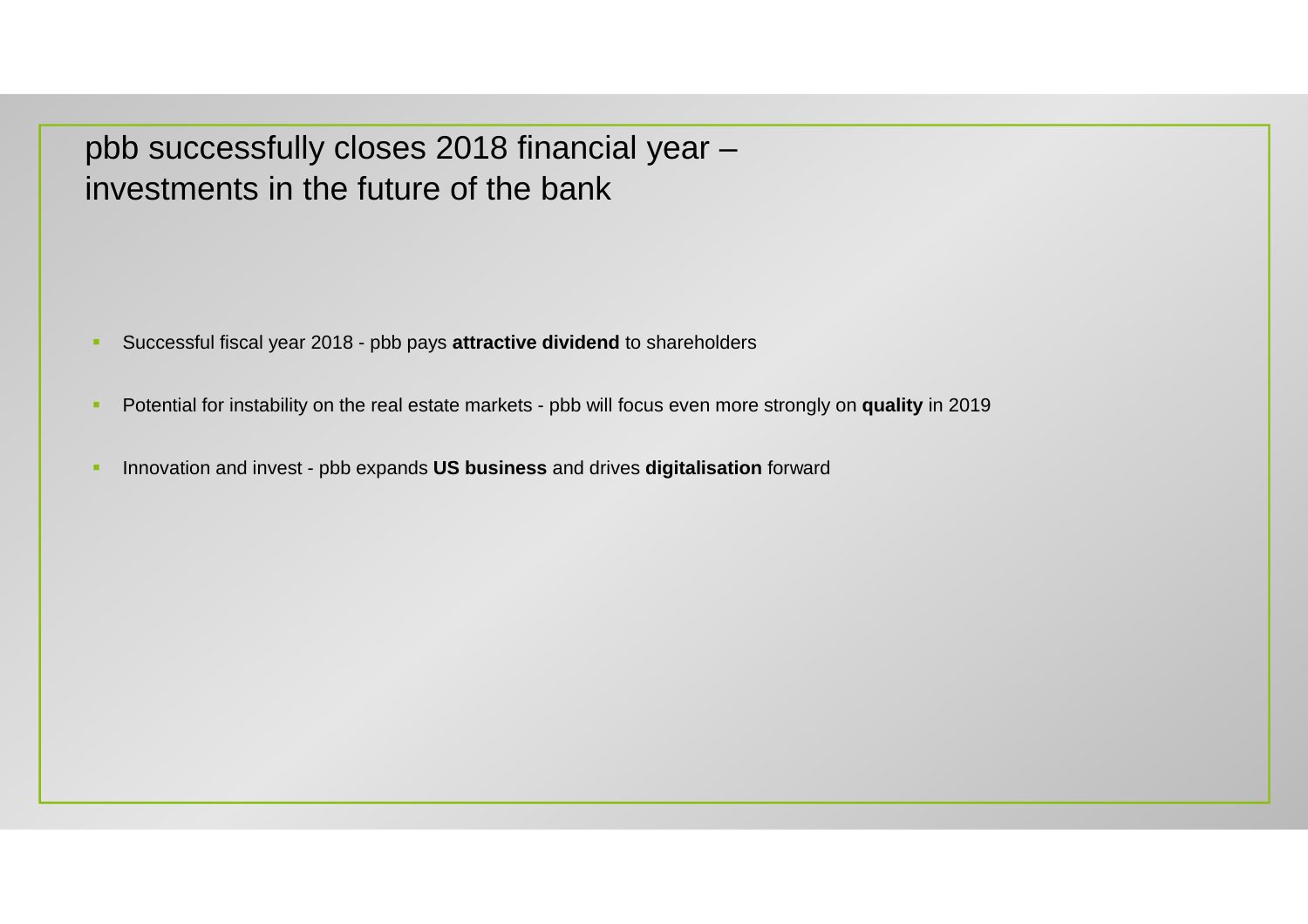New business volume reaches  $\epsilon$  10.5 billion – Strategic portfolio grows by  $\in$  1 billion to  $\in$  33.2 bllion

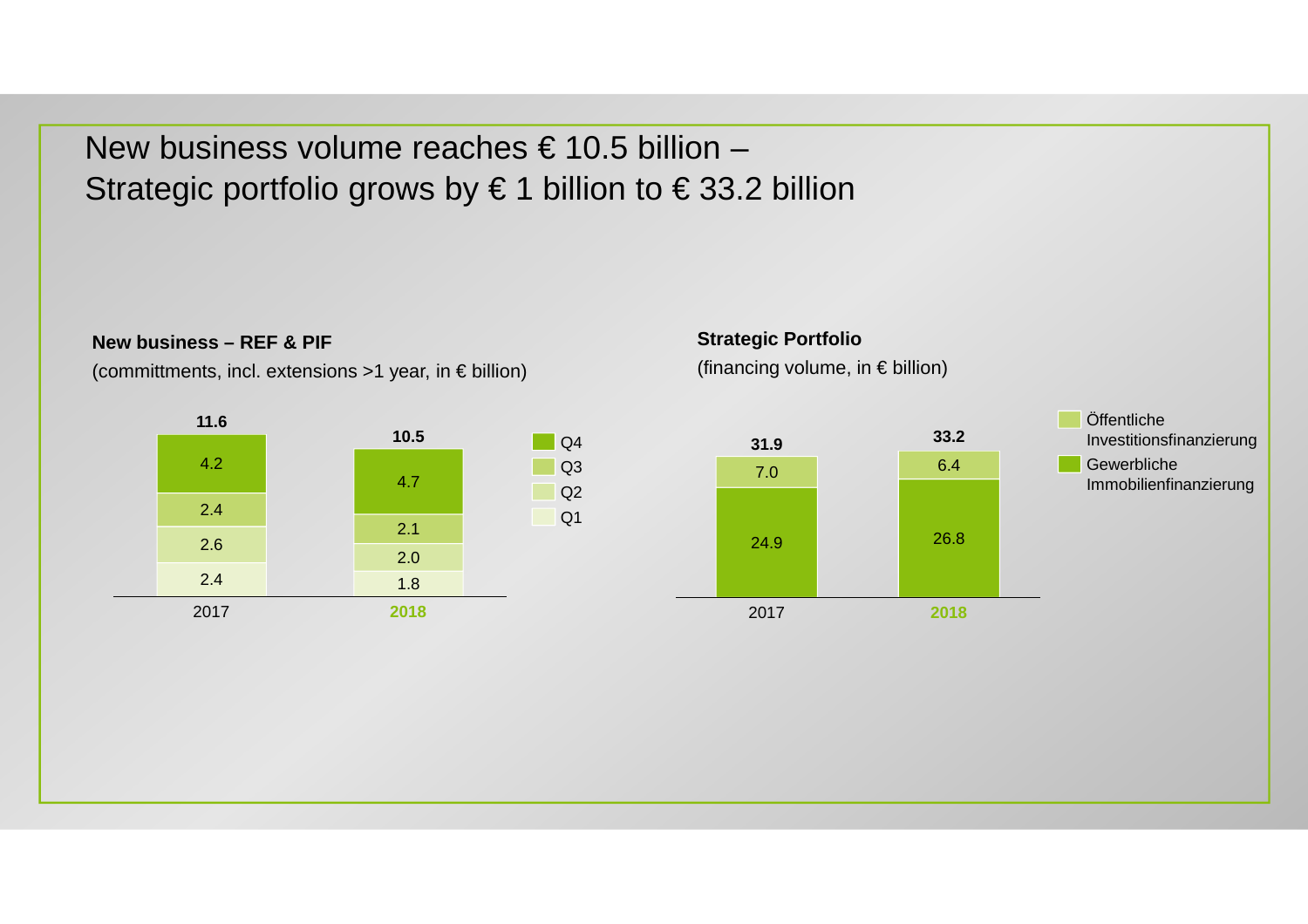Funding volumes develop in line with new business –spreads significantly reduced

### **New long-term funding**

(in € billion, without money market, deposits and subordinated instruments)

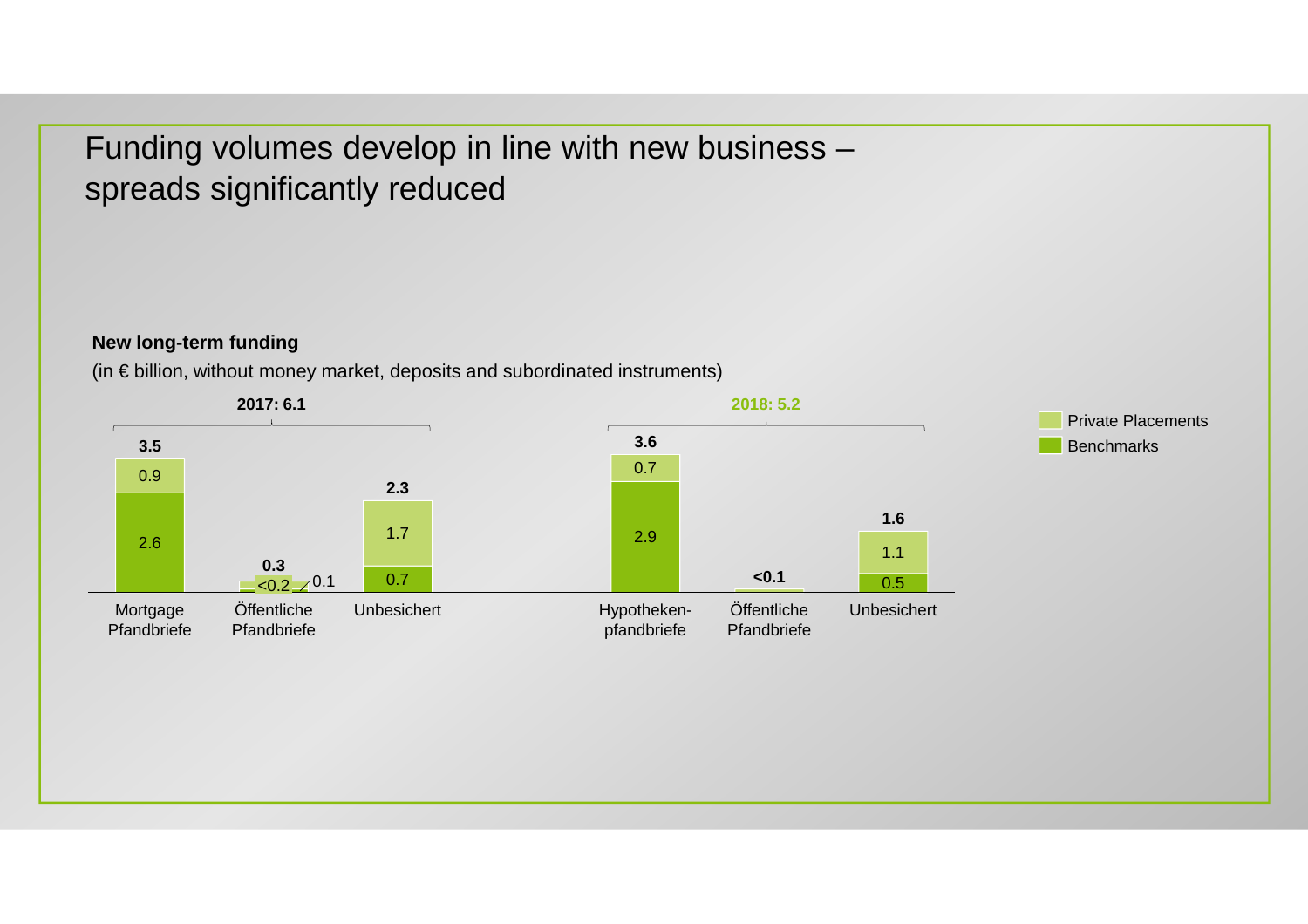Net interest income as pbb's most important income item rises by 11% income up and expenses down

# **Net interest income** (in € million, IFRS, consolidated)

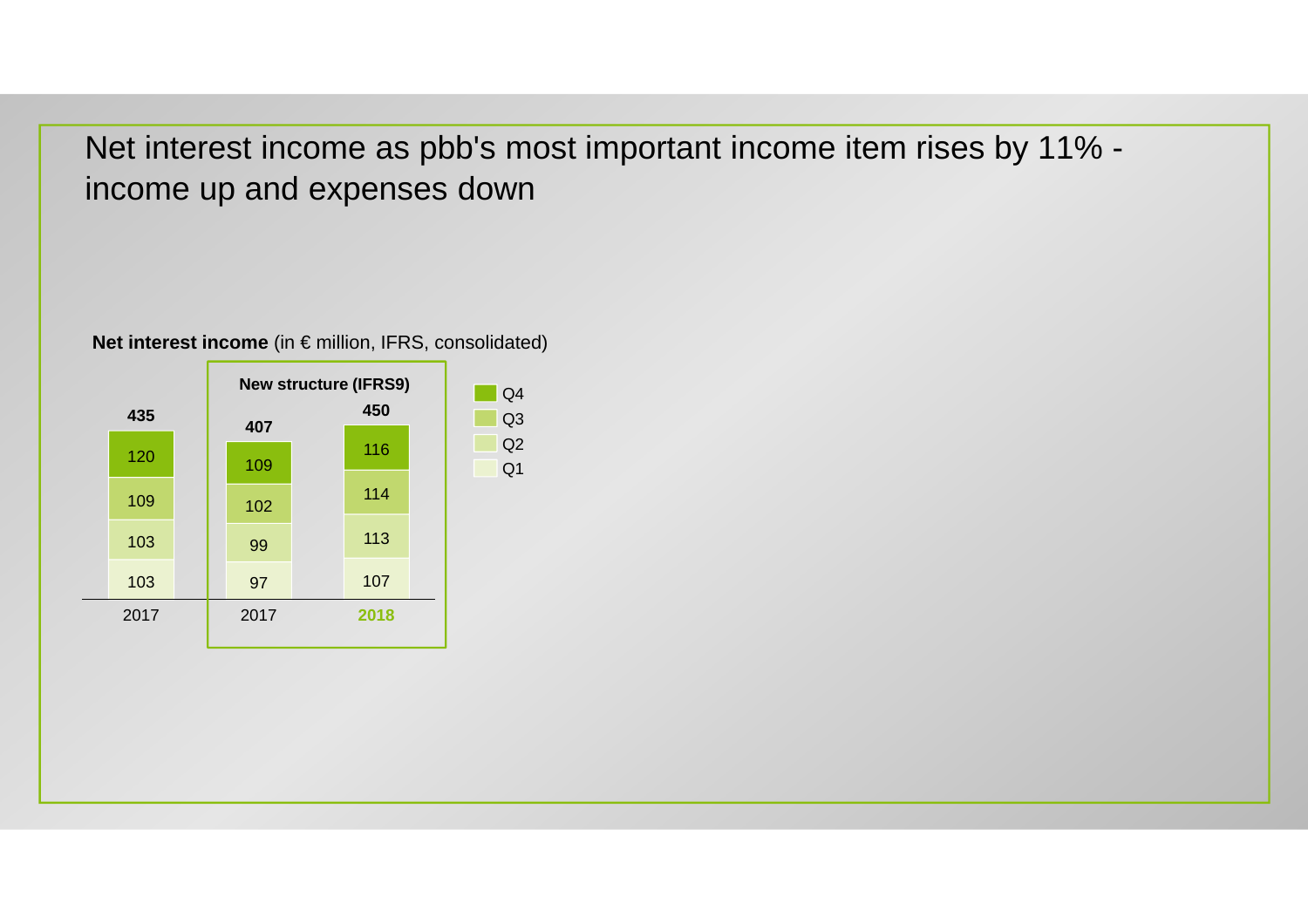Risk provisions for the loan portfolio largely stable –administrative expenses slightly lower



**General and administrative expenses** (in € million, IFRS, consolidated)



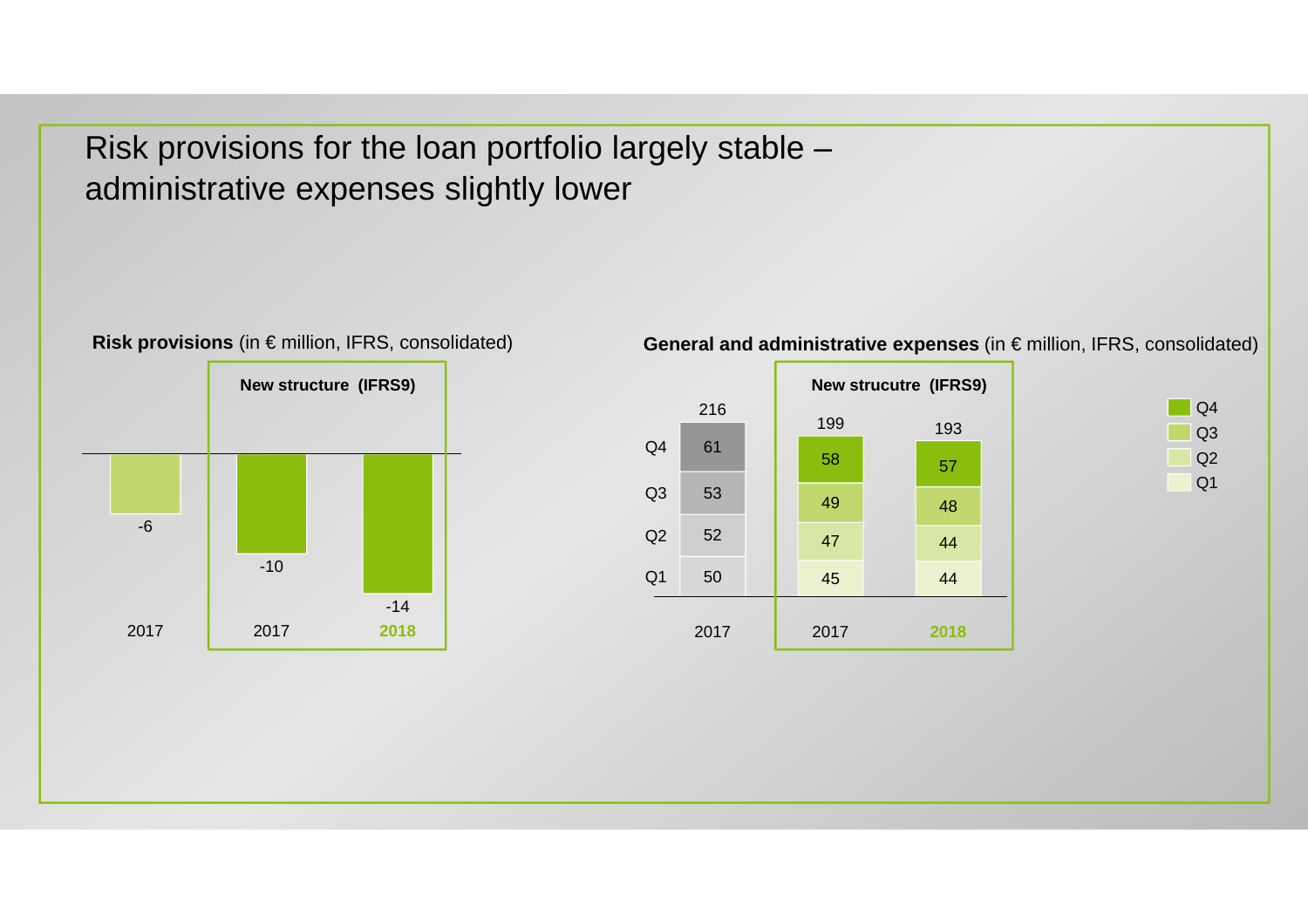Earnings before taxes again exceed the previous year after tax/AT1 coupon pbb distributes 81% or €1 dividend

#### **Profit before tax and profit attributable to shareholders**

(in  $\epsilon$  million, IFRS, consolidated)



#### **Payout ratio and dividend**

(ratio in %, dividend in  $\bm{\epsilon}$  per share)

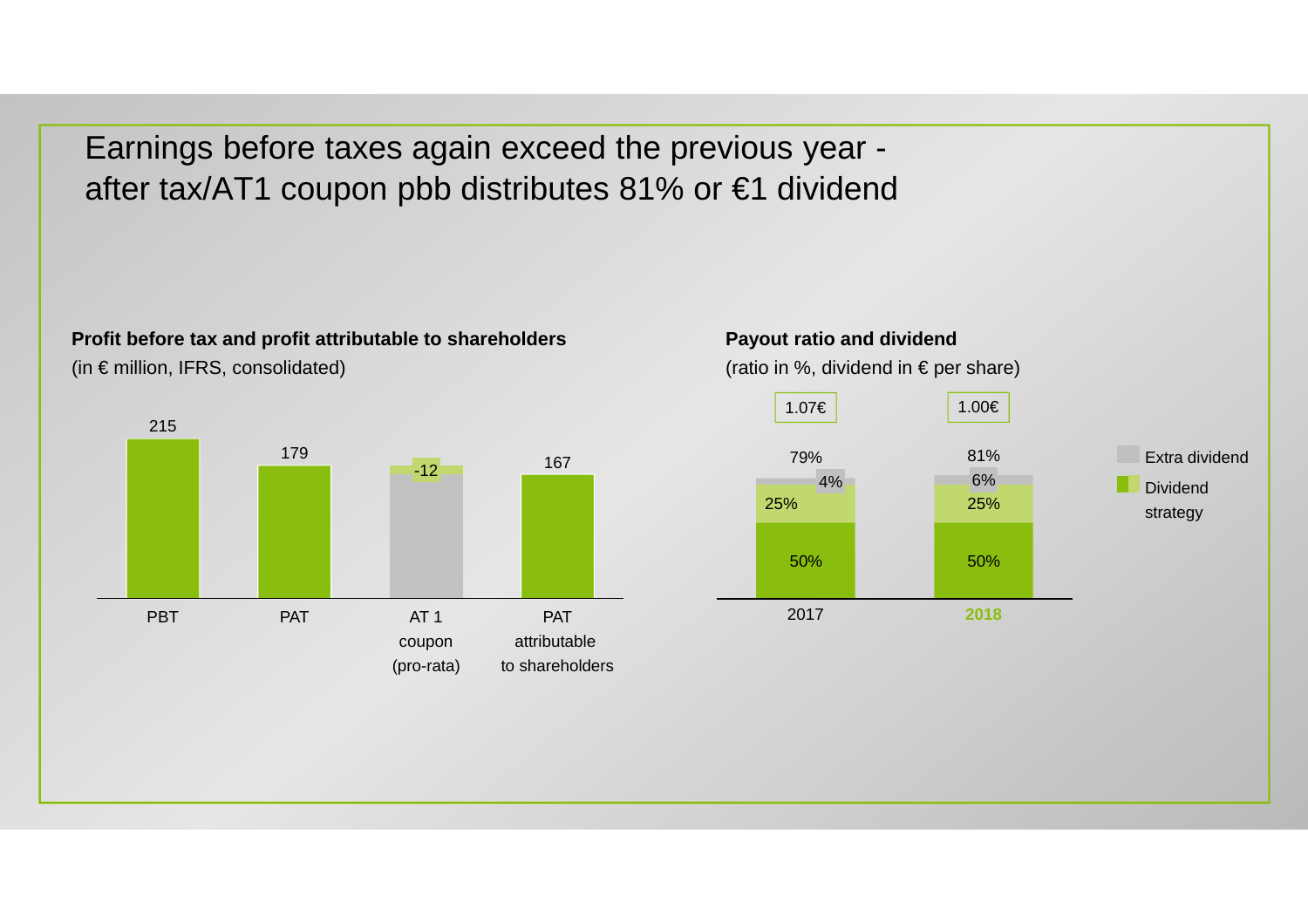Potential for instability in the real estate finance markets –pbb focuses even more strongly on quality

### **Instability potential - sub-segments with special dynamics**

- $\blacksquare$ UK - Uncertainty due to Brexit
- × Retail properties - changed market structure
- × **• Office markets – increasing importance of co-working providers**



## **Focus on quality**

- ٠ Value stability of properties
- ٠ Cycle-tested investors who can provide additional financing
- ٠ Covenants to protect lenders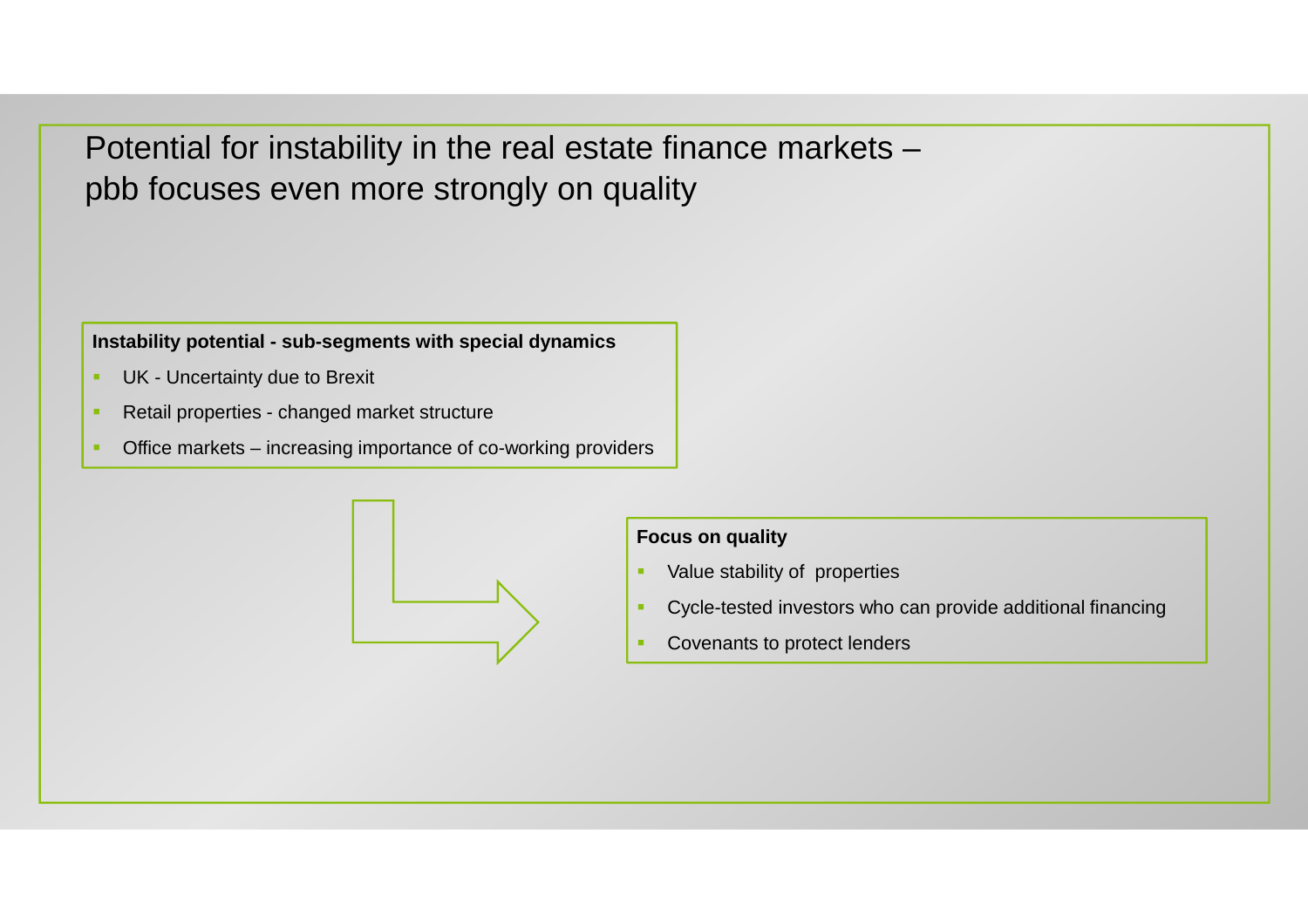Good start into 2019 financial year –Q1 2019 with stable earnings

- **New business volume** rises by 12% year-on-year to € 1.9 billion –growth due to rising volume in commercial real estate financing
- Very conservative risk profile reduces **gross new business margin** to around 130 basis points –expected to rise already in the 2nd quarter towards the previous year's average
- $\blacksquare$ Net interest income increases by more than 8% to  $\epsilon$  116 million – at € 48 million, **pre-tax earnings** reach the level of the previous year's quarter
- ٠ **Administrative expenses** almost stable at € 46 million –**Risk provisioning** of € 1 million below plan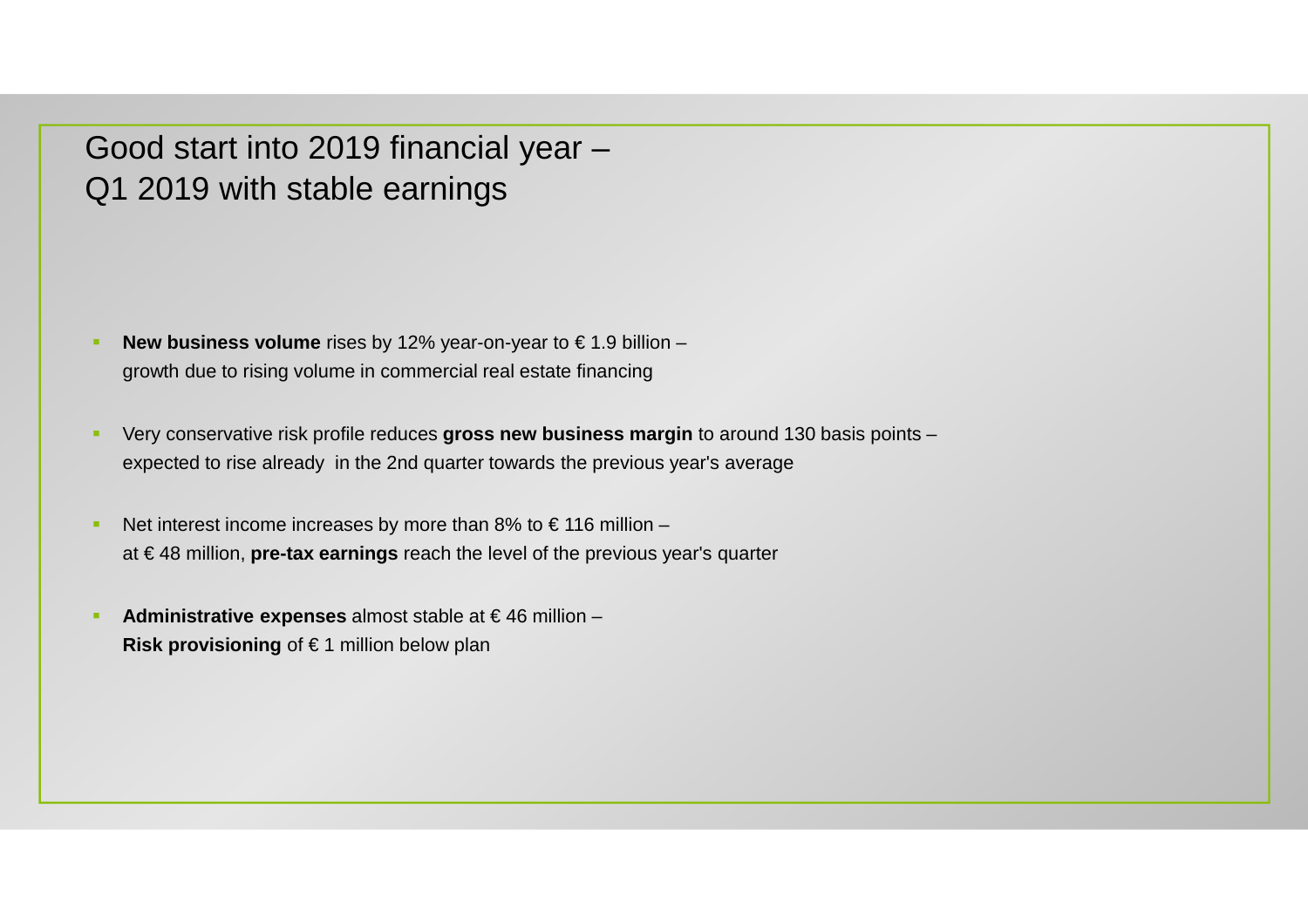# Focus and invest –expansion of US business and digitalisation are internally financed